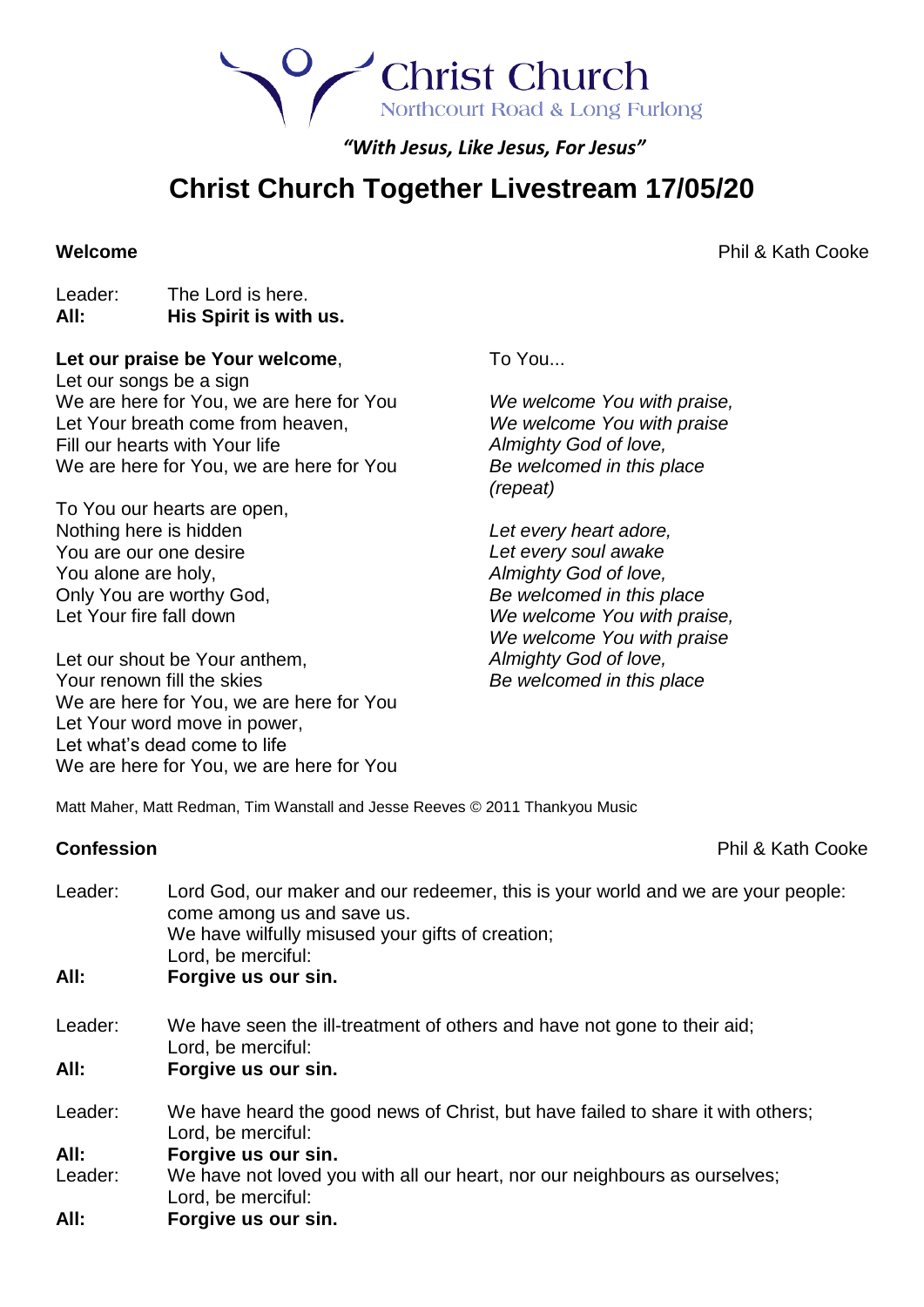# **Church Family News Church Family News Phil & Kath Cooke**

# **Interview with Lydia Owen Ros Steel Ros Steel Ros Steel**

# **You oh Lord keep my lamp burning**

You have turned my darkness to light Set my feet high on this mountain And put my enemies to flight So I, I will praise You as long as I live Oh I, I will praise You again and again *And when I walk through the valley I will not fear For You are my strength and my shield When ev'rything around me is overtaken I know, I'll never be shaken Whoa I'll never be shaken Whoa I'll never be shaken Whoa I'll never be shaken Whoa I'll never be shaken*

Jared Anderson © 2009 Integrity Worship Music/ Don Quixote Publishing, CCL 2357

**Bible Reading:** John 14:15-31 **Alison & Neil Summers** Alison & Neil Summers

**Talk – Part 1** Keith Dunnett

# **At the foot of the cross**

Where I kneel in adoration. And I lay my burdens down I exchange all my sin For the promise of salvation, And Your name across my brow.

At the foot of the cross I give up my vain ambition, And I leave my selfish pride. In the peace that is there Will You restore my vision In all the places I am blind?

I will wait here at the cross. (x4)

Tré Sheppard © 2002 Thankyou Music

# **Talk – Part 2** Keith Dunnett

# **Prayers & Lord's Prayer** Barnabas Lifegroup

**All: Our Father in heaven, hallowed be your name, your kingdom come, your will be done, on earth as in heaven. Give us today our daily bread. Forgive us our sins as we forgive those who sin against us. Lead us not into temptation**

At the foot of the cross There is healing for this nation, There is rest for those who wait; And the love that we find Is the hope of all creation, We are stunned by what You gave.

We will wait here at the cross. (x4)

We will wait at the cross. A hungry generation, With our broken hearts and lives. Will You hear, will You come. Will You fill our desperation? O God, let this be the time.

We will wait here at the cross.  $(x4)$